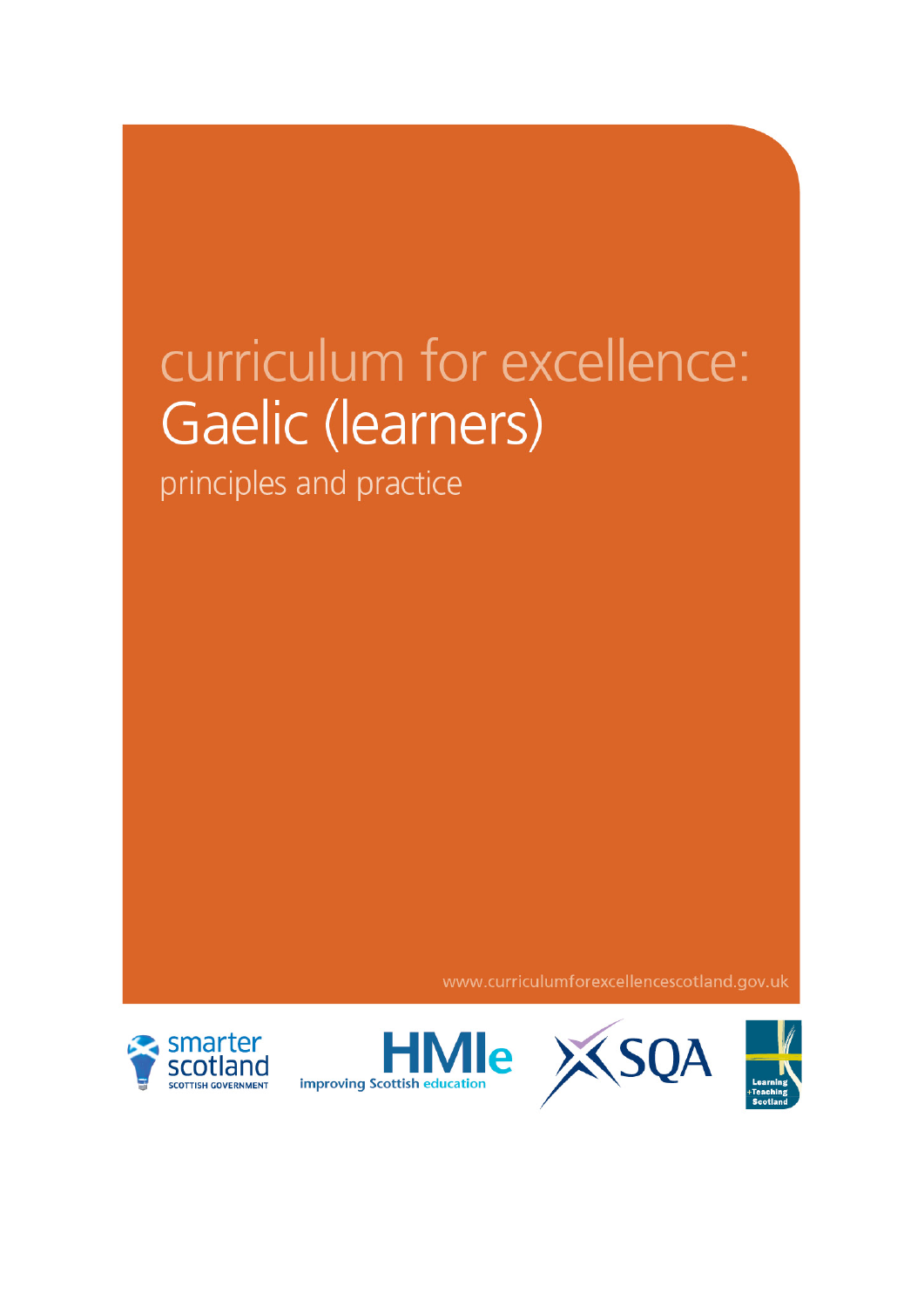## **Gaelic (learners) Principles and practice**

#### **What can learning Gaelic enable children and young people to achieve?**

Learning Gaelic as an additional language contributes to learners' wider education and life experiences.

Language lies at the centre of our thinking and learning. The interconnected nature of language learning lies at the heart of the Gaelic (learners) experiences and outcomes in *Curriculum for Excellence*:

When they begin to learn another language, children and young people need to make connections with the skills and knowledge they have already developed in their own language. To help this, teachers can make use of the diversity of languages which children and young people may bring to school.

#### *Building the Curriculum 1*

By the time they begin their study of Gaelic, children will have acquired their home language(s) and will have begun to study English in a school context. Both primary and secondary teachers will support children and young people to reflect on what they have already achieved in English and in other home or community languages and will help them understand how this helps them to learn Gaelic. Learners will also recognise the links between Gaelic and English through, for example, place names.

The study of Gaelic supports learners to gain a deeper understanding of Gaelic language, culture and heritage. Children and young people will enjoy Gaelic as a living language with a rich culture and heritage. Teachers will use the framework of experiences and outcomes to heighten the awareness children and young people have of what is special, vibrant and valuable about Gaelic culture and heritage.

As children and young people use Gaelic in real and relevant contexts, they will see a purpose to their language learning and develop skills that they can use and enjoy in work and leisure throughout their lives.

#### **How is the Gaelic framework structured?**

The experiences and outcomes for Gaelic (learners) are described from early to fourth levels. These represent an appropriate level of proficiency at each level but do not place a ceiling on achievement. The range of experiences within the framework supports different rates of progression.

Learners' knowledge of Gaelic will range across the spectrum from some who are able to use Gaelic appropriately in limited contexts to those with no Gaelic. Some children will begin to learn Gaelic from the early years of primary while others may start in late primary or early secondary. The framework provides suitable routes for all learners. This framework can be used in association with the literacy and Gàidhlig framework as appropriate.

The experiences and outcomes in Gaelic use the same organisers as in literacy and Gàidhlig, literacy and English and modern languages. The three organisers are:

- listening and talking
- reading
- writing.

The balance between reading, writing and talking and listening will be different at different stages. Teachers will plan teaching and learning in an integrated way: for example, learners may be engaged in talking to prepare for reading an unfamiliar text, in reading to gather information for a presentation, or talking to prepare for writing.

Experiences and outcomes within each organiser are subdivided to group together similar skills. Teachers will use these lines of development to support and track progression in each skill across the levels. The level of achievement at the fourth level has been designed to approximate to that associated with SCQF level 4.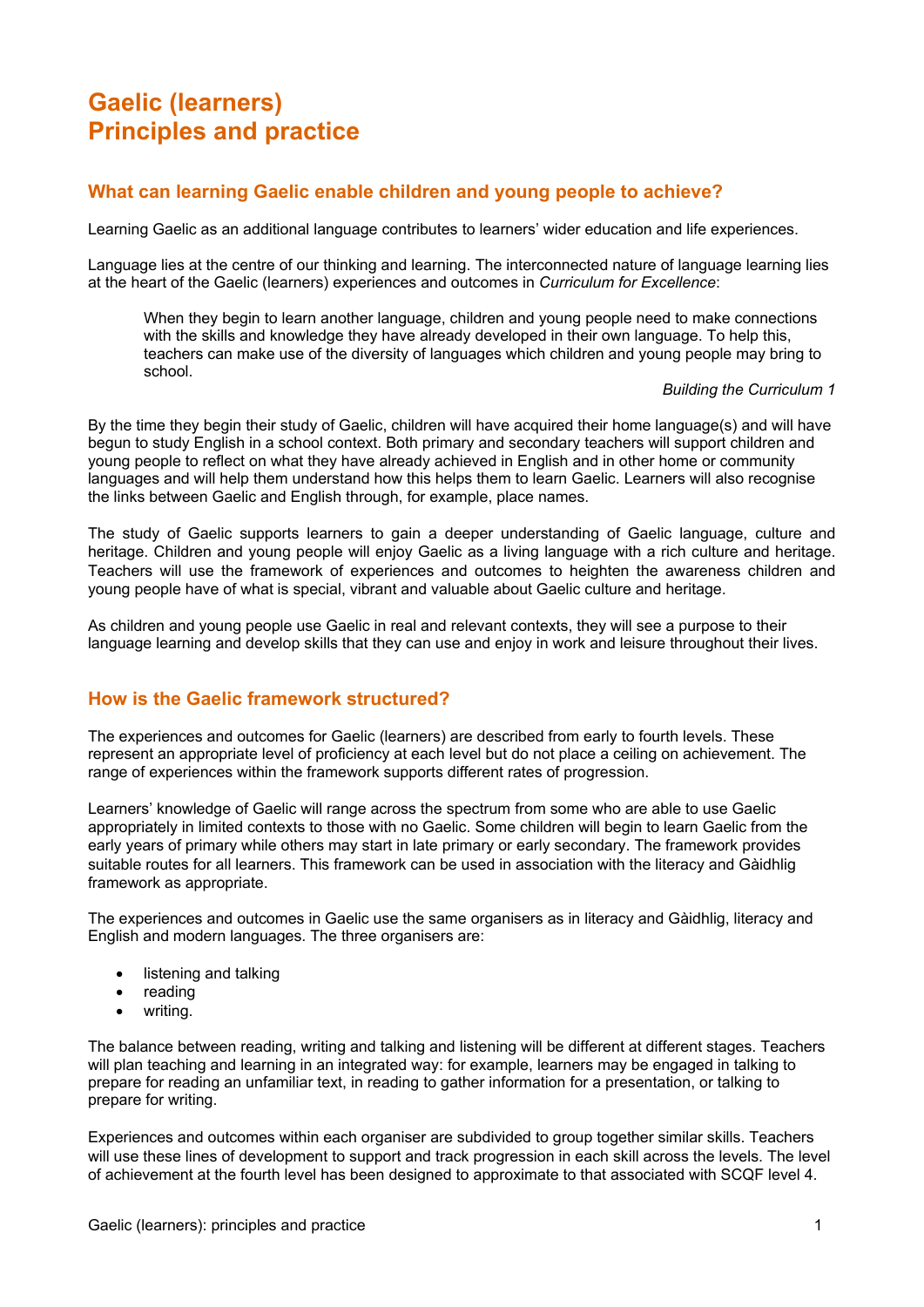### **How does the Gaelic (learners) framework support effective teaching and learning?**

The structure supports teachers and learners to become aware of:

- the links between the study of Gaelic and the four capacities of *Curriculum for Excellence*
- the need to promote a positive attitude to language learning so that pupils retain their initial enthusiasm
- the need to develop effective language learning skills for learning languages throughout life
- the use of ICT as an effective learning and teaching tool to establish links with Gaelic speakers.

Teachers will use the framework of experiences and outcomes to create relevant, enjoyable, coherent and successful learning experiences which will encourage children and young people to develop:

- awareness of the skills required to be an effective learner of languages
- awareness of social and cultural aspects of Gaelic culture, heritage and tradition
- knowledge about Gaelic language structure and idiom that allows the learner to check the accuracy of her/his language use and to create new language
- the ability to communicate in relevant and realistic contexts.

The four elements should be present in the learning experience at all stages but teachers will vary the balance among them to meet the needs of learners at different stages.

#### **Which learning and teaching approaches should be adopted?**

Teachers will draw on a wide and varied range of approaches, including:

- active learning and planned, purposeful play
- the development of problem-solving skills
- the use of appropriate contexts and experiences familiar to children and young people
- embedding ICT in all learning and teaching
- building on the principles of Assessment is for Learning
- both collaborative and independent thinking and learning
- developing children and young people's understanding of how they have acquired and learned their first language and how this relates to their study of Gaelic.

Teachers will support learners of Gaelic in developing sufficient confidence to use their newly acquired Gaelic. They will provide opportunities for children and young people to hear, speak, read and write in Gaelic in a variety of contexts whilst accessing a range of texts. To increase learners' confidence and feeling of success, teachers will give them opportunities to practise their newly acquired language with fluent Gaelic speakers as well as with other Gaelic learners.

As teachers use the statements of experiences and outcomes to plan learning, their teaching approaches will:

- establish a solid foundation by the end of primary school for the lifelong learning of languages which encourages young people to learn, should they choose, additional languages later
- promote enjoyment through games, stories, poems, songs and stimulating tasks, and an awareness of the life and culture of countries where Gaelic is spoken
- ensure a smooth transition from P7 into S1 with secondary experience building on prior learning and on learning and teaching approaches.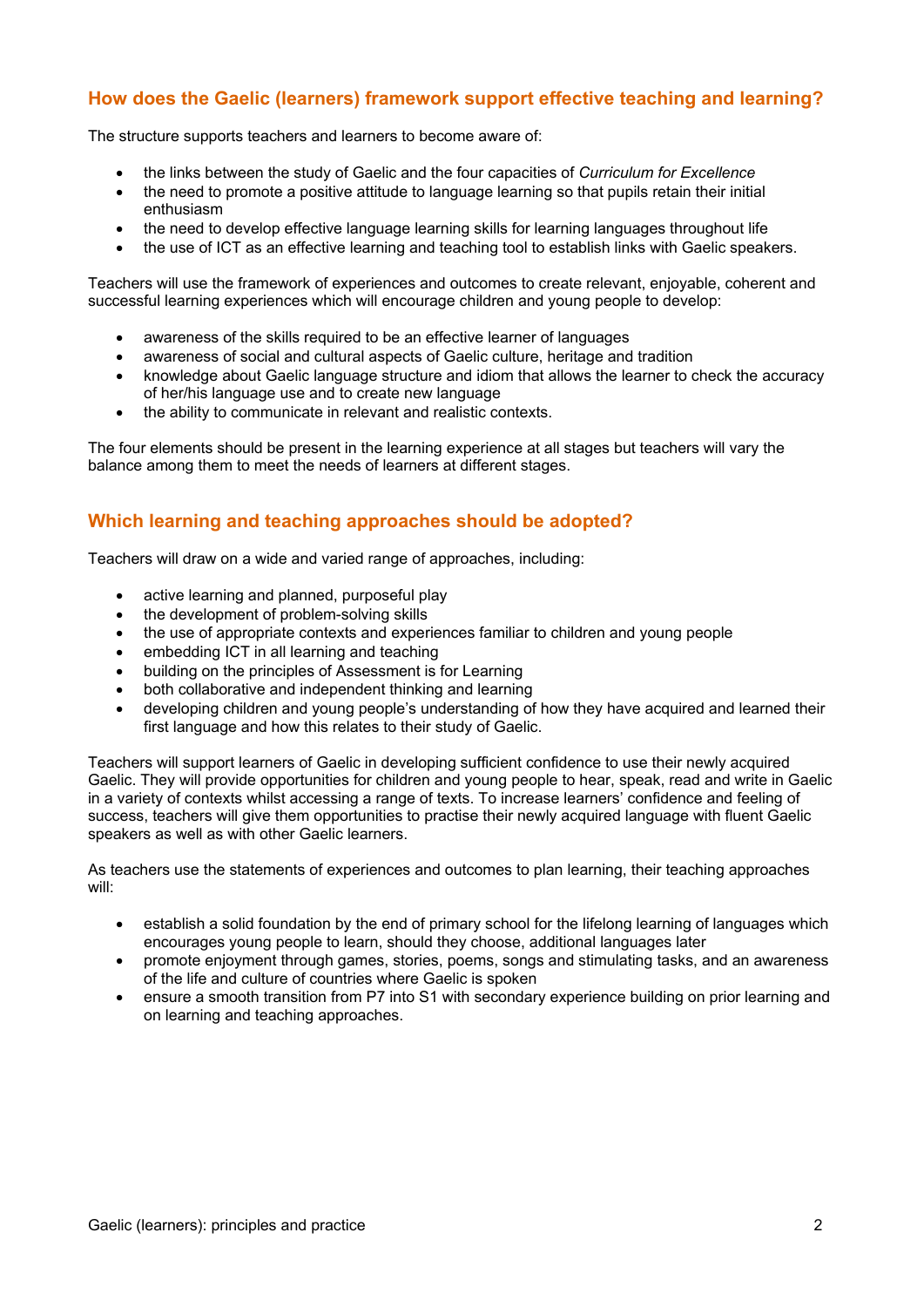#### **How is progression supported through and across levels?**

At the early and first levels teachers will build on children's natural curiosity for exploring and enjoying sounds and words and their strong desire to communicate. The experiences and outcomes at these levels are designed with this in mind.

Because the development of skills in listening and talking provides the foundation for the development of reading and writing skills, the experiences and outcomes have been written at early level in an integrated way and are repeated across listening and talking, reading and writing.

In the early years of primary school, children further develop generic skills in their first language which continue to be relevant when learning another language. These include engaging in conversation, developing reading skills, listening skills and knowledge about language. Teachers will ensure that learners take part in enjoyable practical activities, for example playing games or singing songs, and use their growing language skills in the everyday interactions of the classroom. The emphasis at this stage will be on experimenting with and enjoying the new language and building confidence through positive feedback.

Within the Gaelic framework pupils will show their progression as they move through levels in terms of:

- increasing independence and reduced level of support, including peer or teacher support, and support through wordlists, dictionaries and writing frames
- increasing length and complexity of text and task in listening and reading
- increasing length, complexity and accuracy of response in talking and writing
- new areas of language content and language use
- increasing awareness of language rules, including knowledge about language
- increasing confidence in taking the initiative and sustaining communication.

At all levels, the breadth of the experiences and outcomes ensures that learners develop their skills with increasing depth over a range of contexts. Teachers will plan to meet the needs of individuals, recognising that the learning curve for a new language may require additional support at different times.

#### **What are broad features of assessment in Gaelic (learners)?**

Assessment will focus on children and young people's skills in listening and talking, reading and writing. Teachers will gather evidence of progress as part of children and young people's day-to-day learning as they observe the responses of children and young people engaging in conversation or correspondence with peers and adults, planning and carrying out enquiries about people, daily life and places where Gaelic is spoken, and through talk, writing, and presentations, using ICT as appropriate. Specific assessment tasks will also be helpful periodically to provide evidence of progress.

Approaches to assessment should identify the extent to which children and young people can apply their skills in their learning and their daily lives and in preparing for the world of work. For example:

- How capable are they in communicating with increasing confidence, accuracy and fluency?
- To what extent are they exploring and enjoying Gaelic poetry and song, and stories of increasing complexity and variety?
- Are they extending their vocabulary, developing their understanding of language structures and rules and applying these accurately in familiar and new real-life situations?

Teachers will also observe the progress made by learners in the ways in which they apply their skills in their learning across the curriculum and in cultural activities.

Assessment should link with other areas of the curriculum, within and outside the classroom, offering children and young people opportunities to demonstrate their growing knowledge and skills in Gaelic in a wide range of contexts. Their responses will also show their enthusiasm and motivation for Gaelic learning and their developing cultural awareness. Assessing and promoting these aspects and their willingness to try out Gaelic in other areas of the curriculum and beyond school will be indicators of their long-term success as Gaelic learners.